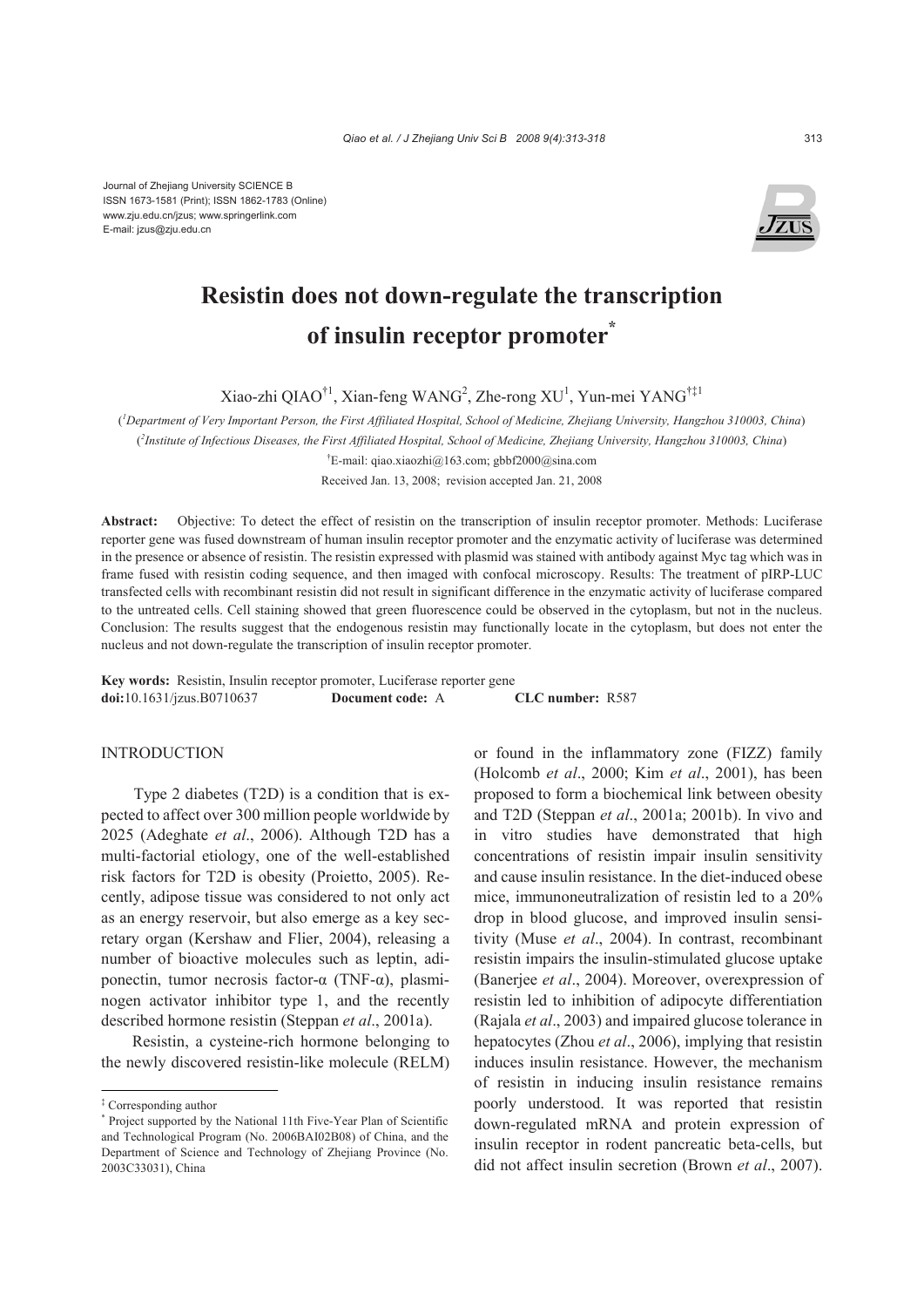These results indicate that resistin could lead to insulin resistance in mRNA and protein levels, but the resistin effect on insulin receptor in DNA level cannot be concluded. To detect whether insulin receptor promoter could be activated by exogenous resistin, luciferase reporter gene was fused downstream of human insulin receptor promoter and the enzymatic activity of luciferase was determined in the presence or absence of resistin.

## MATERIALS AND METHODS

#### **Reagents**

Plasmid pSecTag2B, lipofectamine 2000, Opti-MEM, Dulbecco's Modified Eagle's Medium (DMEM) and fetal bovine serum (FBS) were bought from Invitrogen (Gibco, USA). Monoclonal rabbit anti-Myc antibody and fluorescein isothiocyanate (FITC) [or horseradish peroxidase (HRP)]-labeled goat anti-rabbit IgG (H+L) were from Beyotime<sup>®</sup> Institute of Biotechnology, China. All the restriction enzymes, VentR® DNA polymerase, DNA marker 2000 and T4 DNA ligase were purchased from New England Biolabs, UK. Primers were synthesized by Invitrogen. Luciferase assay system and pGL3 control were from Promega, USA. phINSRP-1, a plasmid containing a 1.8 kb promoter of human insulin receptor, was the generous gift from Dr. Graeme Bell (University of Chicago, IL, USA). Recombinant resistin protein was from Pepro Tech Asia (USA). Protein marker and enhanced chemiluminescence (ECL) were from Hou-Bio Tech. Co., Ltd., Hong Kong, China.

## **Cell culture**

The normal human hepatic cells (L-02) were maintained by DMEM containing 10% FBS, and placed in the incubator under  $5\%$  CO<sub>2</sub> at 37 °C. The medium was freshened once every two days and the cells were passaged every three days.

# **Constructs**

pSecTag2B-RETN was described previously (Qiao *et al*., 2007a). To develop pCMV-LUC, luciferase coding sequence was PCR amplified with forward (5′-GAT CGG ATC CGC CAC CAT GGA A-3′) and reverse (5′-GAC TCT CGA GCC ACG GCG ATC TTT-3′) primers from pGL3-control plasmid and digested with *Bam*HI/*Xho*I, followed by insertion into pSecTag2B vector. pCMV-LUC was restricted with *Spe*I/*Nhe*I to remove CMV promoter, and the construct was self-ligated to produce plasmid p0-LUC, in which the expression of reporter luciferase was not driven by any promoter. The promoter of insulin receptor (IRP) was amplified by PCR with forward (5′-GGG GGC TAG CGG CCA TTG CAC TCC A-3′) and reverse (5′-AAT TGG ATC CTG CGG GAG CGC GGG G-3′) primers taking phINSRP-1 as the template. The PCR products were digested with *Nhe*I/*Bam*HI and inserted into pCMV-LUC that was restricted with *Spe*I/*Bam*HI, yielding pIRP-LUC. All the constructs were confirmed by sequencing.

# **Transfection**

L-02 cells were trypsinized and seeded with fresh medium without antibiotics at a density of  $1.0 \times 10^5$  per well in a 24-well plate. After 24 h, cells were transfected with p0-LUC, pCMV-LUC and pIRP-LUC, respectively, according to the protocol provided by the manufacturer with some modifications. Three microlitres of lipofectamine 2000 was mixed with 47 µl of Opti-MEM and incubated for 5 min at room temperature. In another tube, 1 µg of luciferase-expressing plasmid was mixed with 50 µl of Opti-MEM. These two solutions were combined, mixed by tapping, and incubated for 20 min at room temperature. Cells were washed with prewarmed phosphate buffered saline (PBS), and then 100 µl Opti-MEM was added. The solution containing lipofectamine 2000 and plasmids was then added to the wells. After incubation for 4 h at 37 °C, growth medium was replaced with DMEM containing 10% FBS and cells were incubated further.

#### **Immunofluorescence**

L-02 cells were seeded in the 24-well plate containing a round cover slip overnight at 37 °C in serum-containing medium until they reached 50% confluence. After transfection with pSecTag2B-RETN, the cells were incubated for further 24 h. The cells were washed twice with PBS and fixed with 100% methanol for 5 min at room temperature, followed by blocking with PBS containing 10% defatted dry milk (blocking solution) for 20 min at room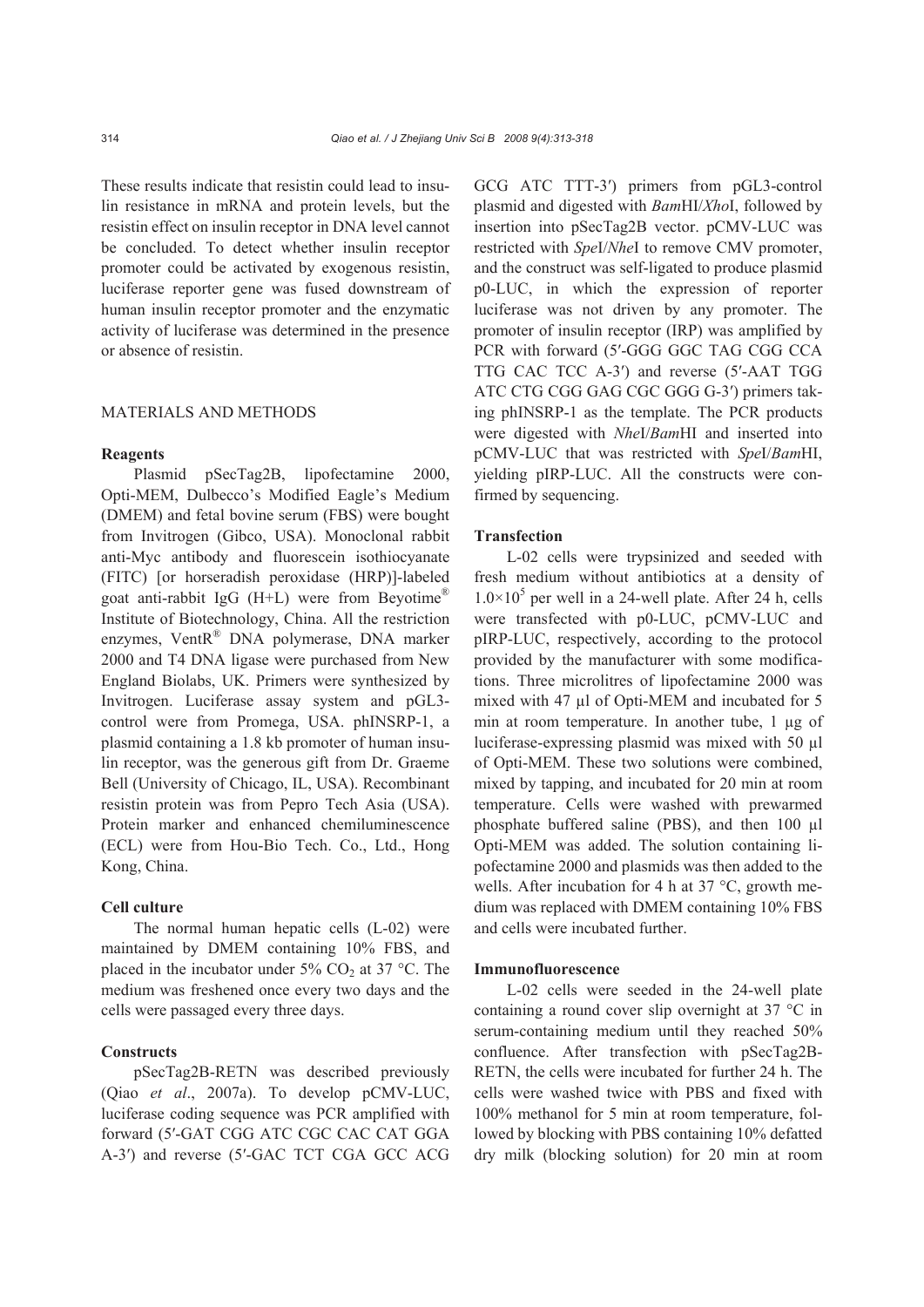temperature. Anti-Myc (C-term)-FITC antibody, diluted in the blocking solution (1:500), was added and incubated for 1 h in the dark at room temperature, and then imaged with confocal microscopy.

# **Western blot analysis**

Whole cell lysate extracted from transfected L-02 cells (6-well) was separated by 15% SDSpolyacrylamide gel electrophoresis, electroblotted onto polyvinylidene difluoride (PVDF) membranes (Schleicher & Schuell, German), and immunodetected using rabbit anti-Myc antibody and goat anti-rabbit IgG-HRP conjugate. Bands were visualized with an ECL Western blot analysis system (Beyotime® Institute of Biotechnology, China).

## **Luciferase detection**

L-02 cells were grown to 70% or 80% confluence on 24-well plates. Cells were transiently transfected by lipofectamine 2000 with 0.8 µg of pIRP-LUC, pCMV-LUC or p0-LUC, respectively. Recombinant resistin protein was added into wells 4 h post-transfection. Cell extracts were prepared 48 h after transfection, and the luciferase activity assay was performed with the reporter assay kits (Beyotime® Institute of Biotechnology, China). To correct for variability in transfection efficiency, each experiment was performed for at least 3 times, and each transfection was carried out in triplicate.

# **Statistical analysis**

Group data are expressed as mean±*SEM*. Data were compared between experimental groups by two-way ANOVA. Differences between groups were further evaluated by Fisher-protected least squares differences. Differences were considered significant at a value of *P*<0.05.

# RESULTS

#### **Plasmid preparation**

To detect the effect of resistin on the transcription of IRP, three luciferase-expressing vectors were constructed. In plasmid pIRP-LUC, the expression of luciferase reporter was controlled with IRP. When resistin was added to cells transfected with pIRP-LUC, resistin effect on IRP could be deduced by the enzyme activity of luciferase. pCMV-LUC will produce luciferase under CMV promoter, and there is no promoter to drive luciferase expression in p0-LUC.

pCMV-LUC produced a band corresponding to 1700 bp after digestion with *Bam*HI/*Xho*I, suggesting that luciferase coding sequence was inserted into pSecTag2B correctly. The bands about 1800 bp and 800 bp were released from pIRP-LUC and pCMV-LUC when restricted with *Bam*HI/*Bgl*II, respectively, indicating that CMV promoter was replaced with IRP. No band was found after the treatment of plasmid p0-LUC with *Bam*HI/*Bgl*II. All the plasmids were confirmed by sequencing and prepared with QIAGEN plasmid Miniprep Kit for transfection.

# **Effect of recombinant resistin on IRP transcription**

In the above constructs luciferase was fused in frame with the Myc tag of pSecTag2B vector. To detect luciferase expression, total cell lysates were prepared and blotted with monoclonal rabbit anti-Myc antibody and subsequent HRP-labeled goat anti-rabbit IgG (H+L). Immune complexes were detected by enhanced chemiluminescence. A target band of about 61 kD was found from pIRP-LUC and pCMV-LUC-transfected cells when blotted with anti-Myc antibody (Fig.1), suggesting that luciferase was successfully expressed under the control of CMV or IRP promoter. The lysate from p0-LUC transfected cells did not produce bands.



**Fig.1 Western blot of luciferase expression** 

Cell extracts were prepared from pIRP-LUC, pCMV-LUC and p0-LUC transfected cells, respectively, and subjected for Western blot with anti-Myc antibody. A band of about 61 kD was found in transfected cells with either pIRP-LUC (Lane 1) or pCMV-LUC (Lane 2), suggesting that luciferase was successfully expressed under the control of CMV or IRP promoter. Luciferase was not expressed in the cells transfected with p0-LUC which has no promoter (Lane 3)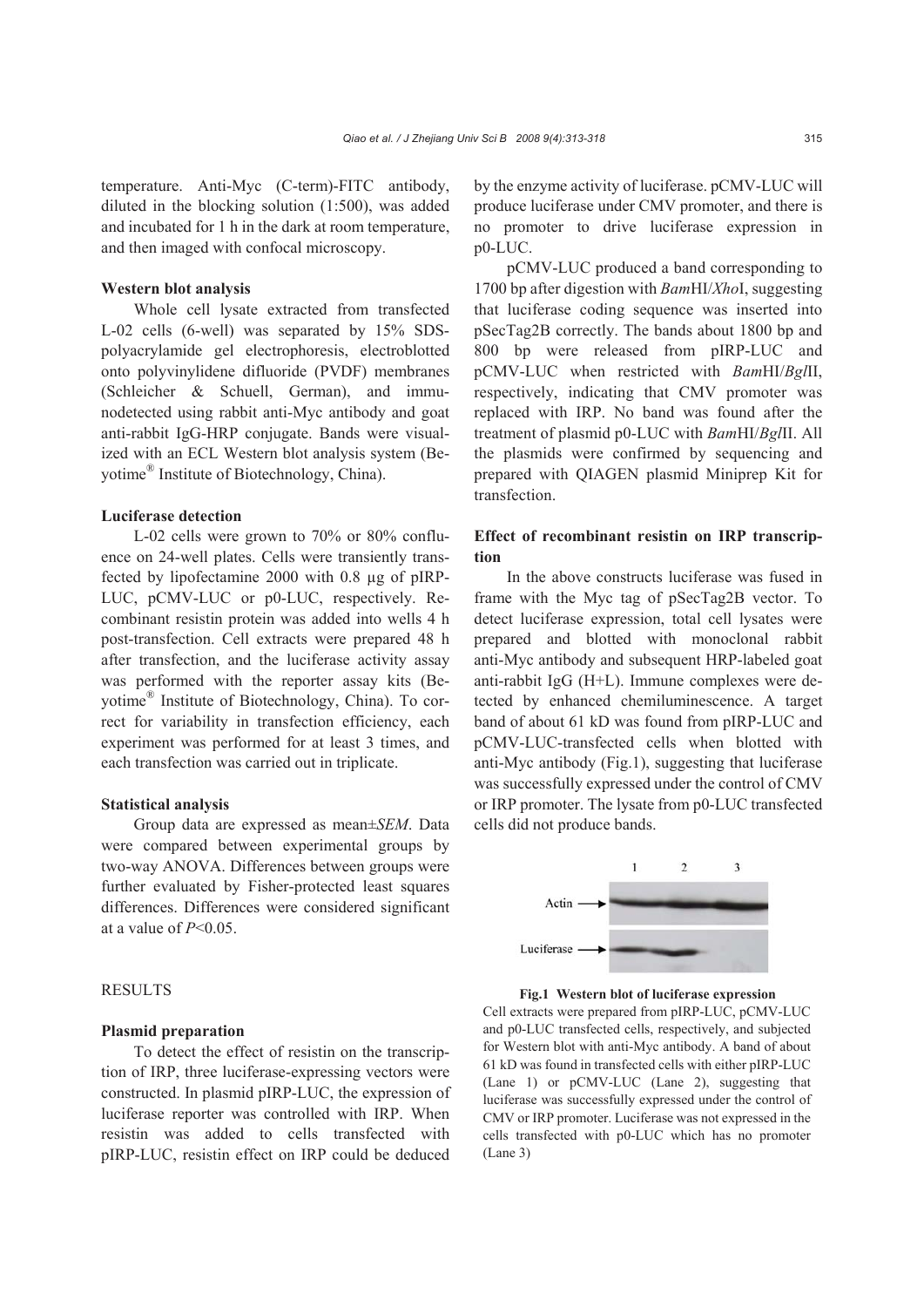To detect the enzymatic activity of luciferase, luciferase-expressing plasmids were transfected and 4 h later recombinant resistin was added. Cell lysate was prepared 48 h post-transfection. Luciferase activity in cell lysates was determined with a luciferase assay kit and normalized to total cell protein as measured by bicinchoninic acid (BCA) assay kit. When treated with resistin protein, the enzymatic activity of pIRP-LUC transfected cells did not show significant difference compared to the untreated cells, suggesting that the transcription of IRP could not be activated by the added resistin (Fig.2). Unexpectedly, luciferase activity of pCMV-LUC transfected cells increased significantly in the presence of resistin when compared to that in the absence of resistin, the reason of which remains to be investigated. The cells transfected with p0-LUC showed much lower enzymatic activity, either in the presence or absence of resistin.



**Fig.2 Enzymatic activity of luciferase** 

Luciferase-expressing plasmids driven by different promoters were transfected into L-02 cells, followed by the treatment of recombinant resistin or not. Cells were lysed and enzymatic activity of luciferase was detected 48 h post-transfection. Both pIRP-LUC and p0-LUC transfected cells did not show significant luciferase activity in the presence of resistin compared to that in the untreated cells (*P*>0.05). The treatment of pCMV-LUC with resistin significantly increased the luciferase activity (*P*<0.05). RLU: Relative light unit

### **Expressed resistin in the cytoplasm**

Due to the finding that IRP transcription could not be activated by recombinant resistin, the endogenous resistin expressed with plasmid was stained with antibody against Myc tag that was in frame fused with the resistin coding sequence. To this end, resistin-expressing plasmid pSecTag2B-RETN was developed as described previously and transfected into L-02 cells. To detect the expression of resistin, cell lysate was prepared as above and the resistin protein was blotted with anti-Myc antibody in Western blot. The finding of a band corresponding to 13 kD indicates that resistin protein was expressed correctly (Fig.3). For immunostaining, cells were incubated with monoclonal rabbit anti-Myc antibody and FITC-labeled goat anti-rabbit IgG (H+L) in sequence 48 h post-transfection. Green fluorescence could be observed in the cytoplasm, but not in the nucleus (Fig.4). The results suggest that endogenous resistin may functionally locate in the cytoplasm but not enter the cell nucleus, corresponding to the above finding that IRP promoter could not be activated with recombinant resistin.



**Fig.3 Western blot of resistin expression**  L-02 cells were transfected with resistin-expressing plasmid and the cell lysate was extracted for detecting the expression of resistin with Western blot of anti-Myc antibody. Lanes 1 and 2: pSecTag2B-RETN transfected L-02 cells; Lane 3: Un-transfected L-02 cells



**Fig.4 Expressed resistin locates in cytoplasm** 

pSecTag2B-RETN was transfected into L-02 cells and the expression was detected with immunostaining. (a), (b), (c) Green fluorescence was observed in the cytoplasm, but not in the nucleus  $(20 \times$  magnification), suggesting that expressed resistin locates in L-02 cytoplasm; (d), (e), (f) Green fluorescence was not detected in un-transfected L-02 cells  $(20 \times$  magnification). (a), (d) Merge channel; (b), (e) 488 nm channel; (c), (f) Transmission channel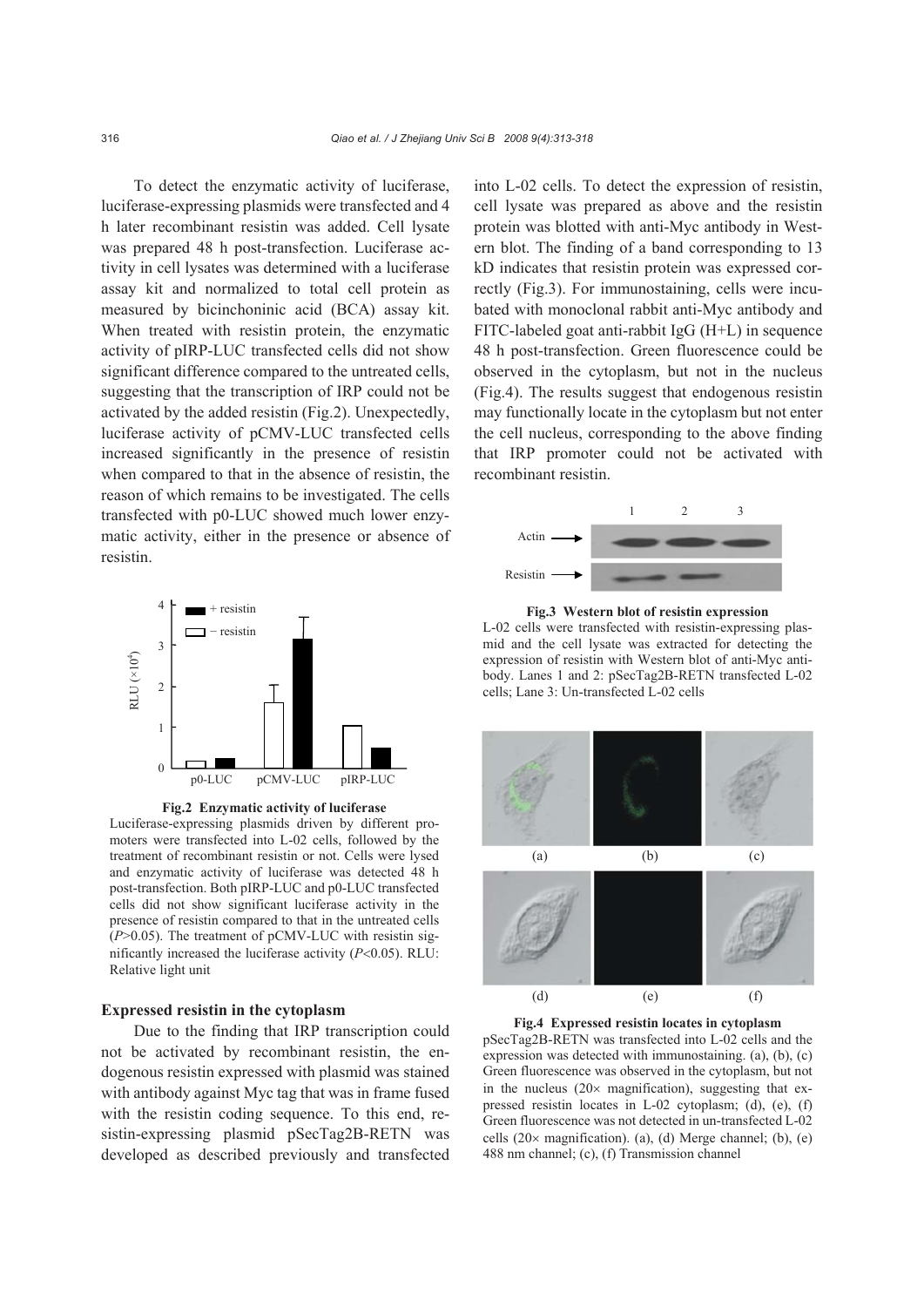#### DISCUSSION

Resistin belongs to the family of resistin-like molecules, and the resistin mRNA encodes a 114-amino acid polypeptide that contains a 20-amino acid signal sequence (Ukkola, 2002). Recent evidence has demonstrated that resistin is not expressed exclusively in adipose tissue, with at least one group demonstrating its expression in islet tissue and clonal β-cells (Minn *et al*., 2003). Resistin expression has also been identified in the liver and it has been suggested that resistin is rather in liver disease and may induce insulin resistance in humans (Yagmur *et al*., 2006).

In previous studies, we found elevated resistin level in serum with diabetes and coronary artery diseases (Qiao *et al*., 2007b), which was accordant with several other researches. For example, Tokuyama *et al*. (2007) reported that serum resistin concentrations were significantly higher in the insulin-resistant subgroup compared with the insulin-sensitive subgroup and correlated with insulin sensitivity; Al-Sari *et al*. (2007) found that resistin levels are higher in diabetic patients and positively correlated with body mass. In lean subjects, the resistin levels of serum have been reported to be approximately 5~15 ng/ml (Al-Daghri *et al*., 2005; Gerber *et al*., 2005), whereas in either T2D or obesity, the resistin levels increase to as high as 40 ng/ml (Fehmann and Heyn, 2002). These findings show that resistin might represent the long-sought link between obesity and insulin resistance.

Studies reported that resistin inhibits glucose uptake and impairs glucose tolerance, inducing insulin resistance via affecting insulin signal transduction pathway (Fan *et al*., 2007; Liu *et al*., 2008; Zhou *et al*., 2006). However, the relationship between insulin and insulin receptor was still poorly understood. The interaction of resistin and insulin receptor may be resulted from three factors as follows: (1) In DNA level, resistin down-regulates the promoter activity of insulin receptor; (2) In RNA level, resistin decreases mRNA expression of insulin receptor; (3) In protein level, resistin affects the activity of insulin receptor protein through direct or indirect interaction with insulin receptor protein.

In the present study, the treatment of pIRP-LUC transfected cells with 100 ng/ml resistin protein did not result in significant difference in enzymatic activity compared to the untreated cells, suggesting that the transcription of IRP could not be activated by the added resistin. However, Brown *et al*.(2007) reported that incubation with 40 ng/ml resistin significantly decreased insulin receptor mRNA and protein expression, but did not affect insulin secretion in mice. Liu *et al*.(2006) found that rat resistin concentrates in the cytoplasm around cell nucleus. To determine the location of human resistin in hepatocytes, we transfected L-02 cells with human resistin-expressing plasmid and found that the expressed resistin located in the cytoplasm in cell-staining, but not in the nucleus, confirming that human resistin does not down-regulate the transcription of insulin receptor in DNA level. It is not known whether rat resistin decreased the promoter activity of insulin receptor in mice. Species differences between mice and humans, or the cell specificity of hepatocytes and rodent pancreatic beta-cells may be other factors in the insulin resistance-based resistin. Further studies should be performed. Interestingly, luciferase activity of pCMV-LUC transfected cells increased significantly in the presence of resistin when compared to that in the absence of resistin protein, the reason of which remains to be investigated.

# **CONCLUSION**

In summary, we determined the promoter activity of insulin receptor in the presence or absence of recombinant resistin by detecting the enzymatic activity of luciferase. The results indicate that resistin does not down-regulate the receptor promoter. Further studies of resistin function on insulin resistance will facilitate the development of therapeutic blockers in diabetic patients, and provide a new effective therapy for metabolic syndrome, T2D, and a series of cardiovascular diseases related to diabetes.

# ACKNOWLEDGEMENT

We would like to thank Dr. Graeme Bell, University of Chicago, USA, for the generous gift of plasmid phINSRP-1.